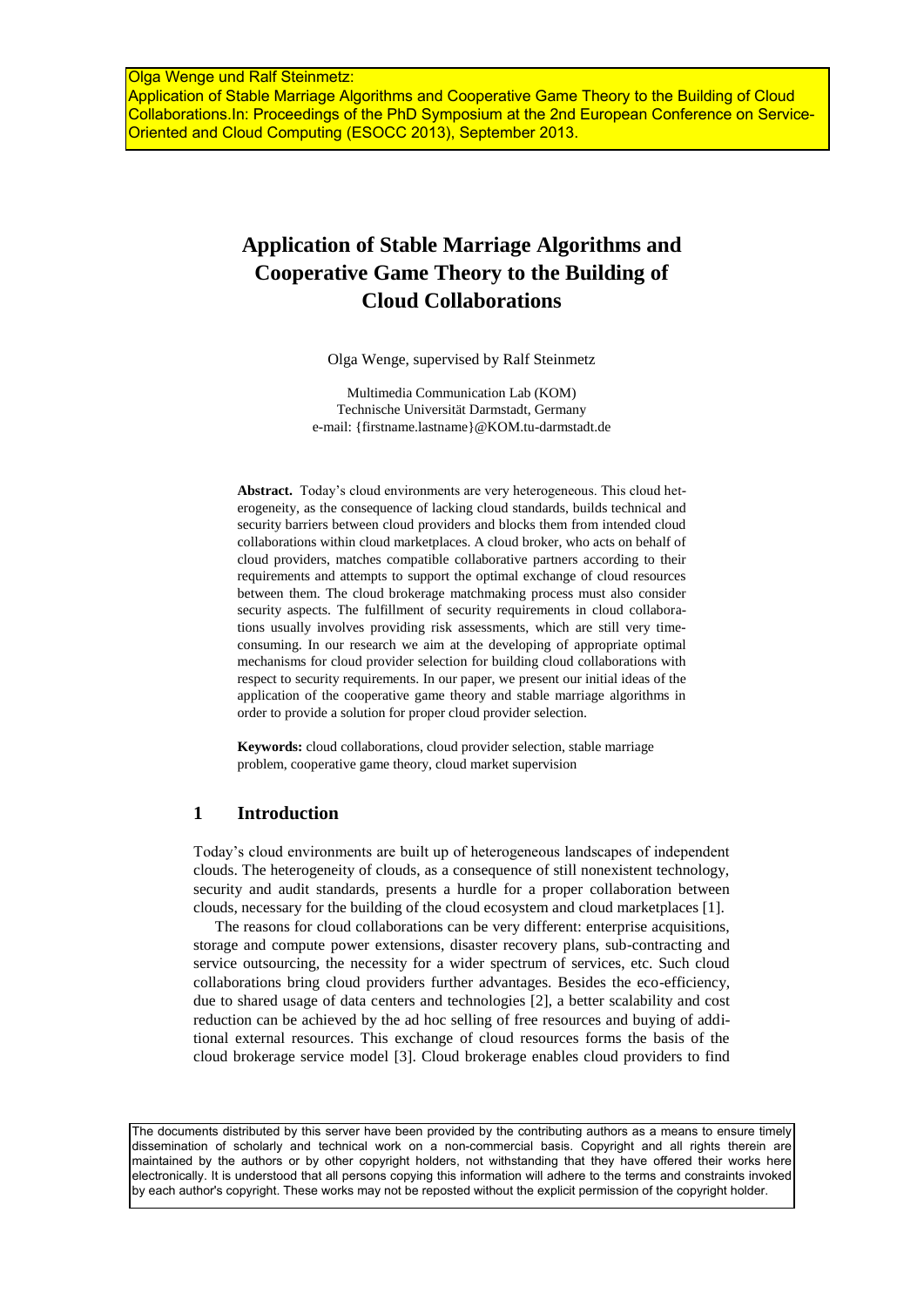an optimally suitable match for each other, i.e., to find a collaborative partner that meets all requirements of intended cloud collaboration. These requirements may include business aspects (pricing, timelines), technical aspects (compatibility, interoperability, availability), and of course legal and security aspects (level of data protection, security measures, compliance with different industrial regulations, etc.) [3, 4, 5]. The cloud broker is the main actor in the cloud brokerage service model, and acts as a mediator between cloud service providers and cloud service consumers, providing matchmaking, monitoring and governance of cloud collaborations [6].

The matchmaking of security and legal requirements and especially monitoring of their fulfillment during the cloud collaboration is not trivial. The security risks tend to accelerate by entering into cloud collaborations within cloud marketplaces, because collaborative partners may have different implemented security policies and standards [7]. Therefore, two main requirements must be met to provide secure and compliant cloud collaboration - the cloud broker must perform an optimally reliable security risk assessment prior to the collaboration, or on-demand; and the cloud broker must provide the security governance during the collaboration.

The security risk assessments of cloud providers are widely discussed in the recent research, but, to the best of our knowledge, these assessments are still very timeconsuming and cannot be applied to ad hoc cloud collaborations [8]. In this context the following research question need to be answered:

#### *What are appropriate optimal mechanisms for cloud provider selection for building cloud collaborations with respect to security requirements?*

The remainder of the paper is organized as follows. In Section 2, we discuss the current cloud market environments and their supervision. In Section 3, we present the principles of the stable matching problem and the cooperative game theory. Section 4 provides our initial idea of application of the stable matching and cooperative game principles to the building of cloud collaboration and the cloud provider selection process. Finally, in Section 5, we outline steps of our future work.

## **2 Supervision of Cloud Collaborations within Cloud Marketplaces**

The current cloud market environments consist of heterogeneous clouds, cloud providers who sell services, customers who buy services, and cloud brokers who help to find the perfect match for their clients. In other words, cloud markets present the aggregate of possible buyers and sellers of cloud services and cloud resources and the transactions between them [9]. But the current cloud markets are still not organized and supervised, if compared to financial or energy markets [10].

The financial and energy markets are supervised by exchanges or other organizations that facilitate and oversee the trade, using *physical locations* (e.g., New York Stock Exchange (NYSE), Deutsche Börse (German Stock Exchange in Frankfurt), or European Energy Exchange (EEX) in Leipzig), or *electronic systems* (e.g., NASDAQ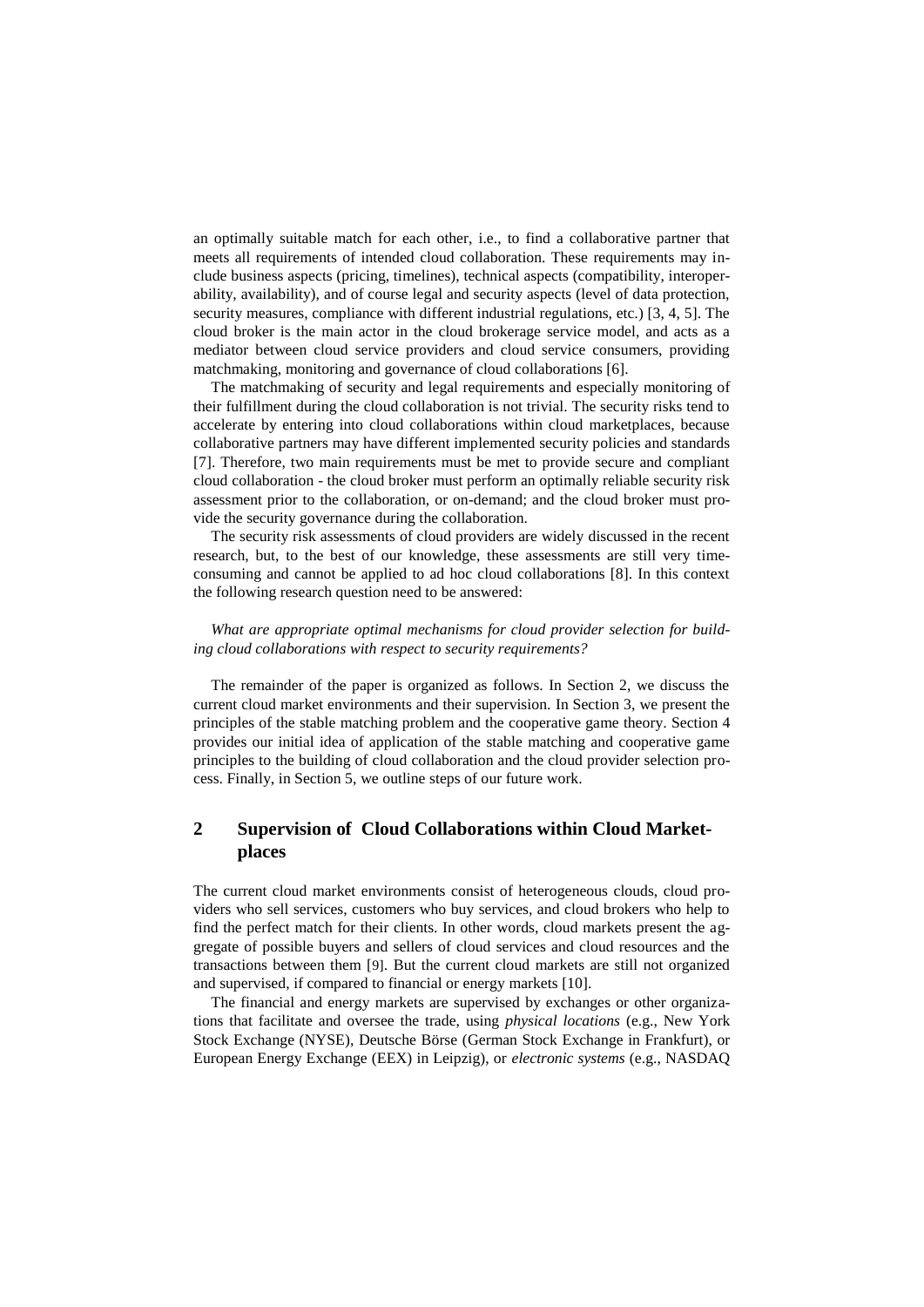- National Association of Securities Dealers Automated Quotations, XETRA - Xchange Electronic Trading). These are also regulated by different national and international authorities, e.g., U.S. Securities and Exchange Commission, Monetary Authority of Singapore, Energy Market Authority (EMA) in Singapore, Energy Community (EC) in Europe, etc [11].

Lack of control or supervision is one of main concerns of cloud collaborations within cloud marketplaces. The development of market supervision techniques and approaches for the current cloud marketplaces, to provide *a fair and orderly cloud market*, is still at an embryonic stage. Recently rolled-out Deutsche Börse Cloud Exchange is the next attempt to bring more transparency and safety for cloud market participants and to narrow the gap in cloud market supervision [12].

The trading of cloud resources within predefined cloud collaborations can be seen as *an interim solution* to provide desired supervision and information security governance in cloud markets [9].

Two main principles in the market design theory for the establishment of any fair and orderly market are *stability* and *incentive compatibility* [13]. Both principles are derived from *the cooperative game theory* [13, 14] and *the stable marriage problem* [13, 15] and found very wide application in economics. *Coalitions* building between game players in the cooperative game theory with the purpose of increasing their benefit (only if they play together and not individually) appears to be very similar to the idea of cloud collaborations building. Stability is one of the important drivers for involving new market participants and building collaborations. Incentive compatibility is necessary to prevent manipulations on the market and within collaborations.

In our research we aim at clarification in which way and in what extent the principles of the cooperative game theory and the stable marriage problem can be applied to provide a solution for proper cloud provider selection in the building of cloud collaborations.

# **3 Principles of the Stable Marriage Problem and the Cooperative Game Theory**

#### **Stable Marriage Problem**

The stable marriage problem (in its classical form) is a matching problem of two finite disjoint sets  $M = \{m_1, ..., m_n\}$  of men and  $W = \{w_1, ..., w_n\}$  of women. Each man and each woman has ordered preference lists with the names of preferred partners. The solution is a set of *n* monogamous marriages between *M* and *W*, i.e., bijection of *M* onto *W*, with considering of their preferences. The matching is called *stable* if all partners are married and there are no two people who would both prefer each other than their current partners [15]. Existing algorithms to this problem (e.g., Gale-Shapley algorithm [15], extended algorithms from Donald E. Knuth [16]) solve the problem in *polynomial time*. These algorithms found their application in very different industries to solve real-world situations, such as the assignment of medical gradu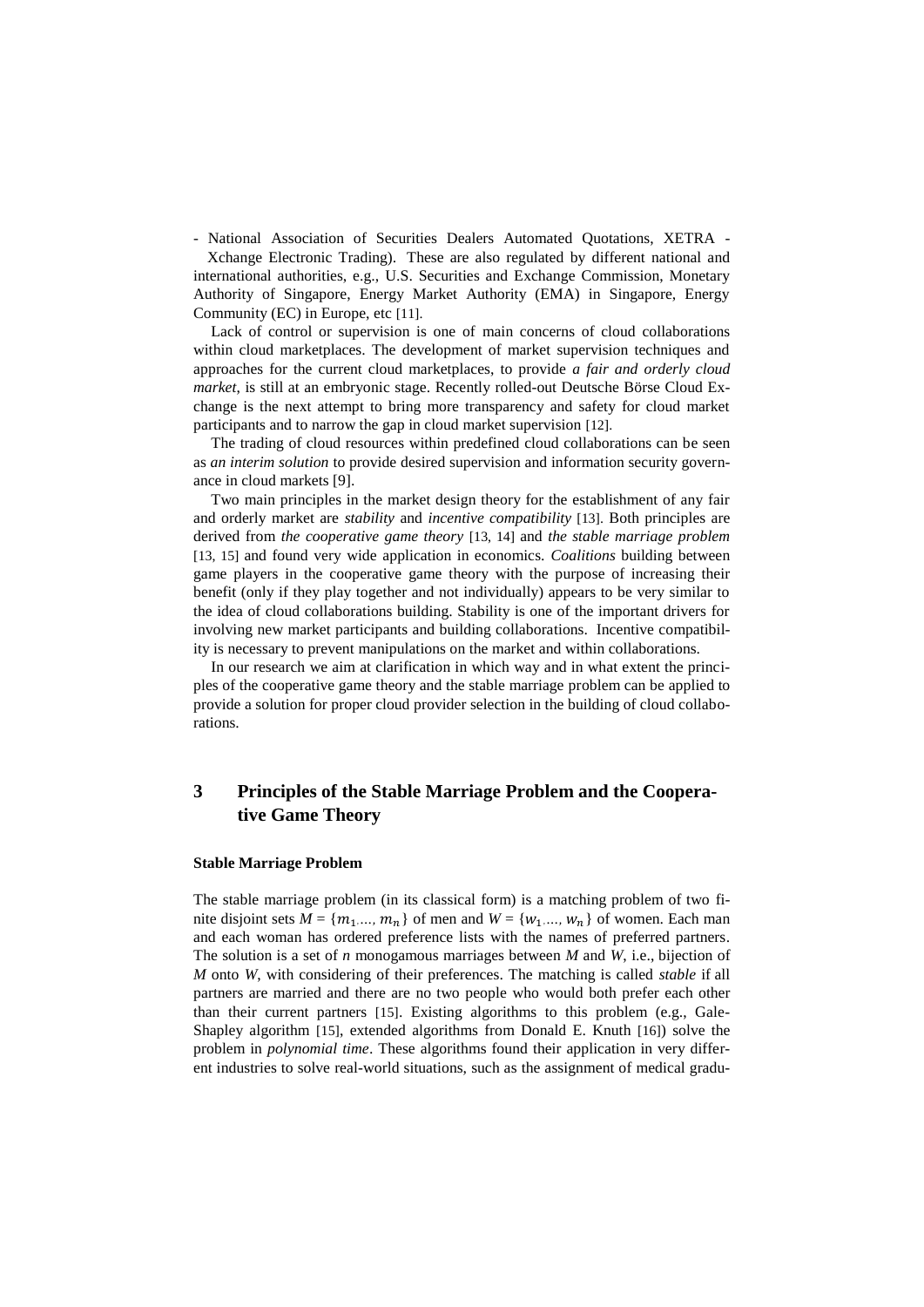ates to hospitals, children to schools and other National Resident Matching Programs [17]. More complex problems, such as simultaneous assignment of *married couples of medical graduates* to hospitals or the student assignments to universities with predefined *student quota*, are *NP-complete* [16].

Introduced by Alvin E. Roth *the New England Kidney Exchange Program* is another real-world application of stable matching and game theory [17].

#### **Cooperative Game Theory**

The cooperative game theory (mostly developed by Lloyd S. Shapley) is based on the *coalitions* building and usage of *transferable utility* [15]. The coalitions consist of players who wish to play (or to work) together to increase their benefits, as the cooperative game (or work) should bring more benefit as by playing alone. It is a principle of *stability* that makes coalitions attractive.

Consider a set of players  $P = \{1, 2, 3, ..., n\}$ .  $C \subseteq P$  is a coalition with a transferable utility (any sum of money or other recourses) for this coalition with the value  $v(S)$ . Let  $x_i$  denote the profit of each individual player in the coalition. The coalition is called *stable*, if  $\sum_{i \in C} x_i \geq v(S)$ .

The transferable utility can be strategically divided between players or transferred if necessary to any of them. To support the principle of *incentive compatibility* all players (as well as men and women in the stable marriage problem) must provide (ideally simultaneously) their (truly) information about payoffs (benefits, preferences) for running a *revelation mechanism*, a mechanism provided by a third party (or mediator) in the play who gathers this information, unveils and analyzes it, and provides with advices and decisions (e.g., matching, partner selection).

Last but not least in this Section - in 2012, the Sveriges Riksbank Prize in Economic Sciences in Memory of Alfred Nobel was awarded to [Lloyd S. Shapley](http://en.wikipedia.org/wiki/Lloyd_S._Shapley) and [Alvin](http://en.wikipedia.org/wiki/Alvin_E._Roth)  [E. Roth](http://en.wikipedia.org/wiki/Alvin_E._Roth) "for the theory of stable allocations and the practice of market design" [18].

# **4 Initial Ideas to the Application of Stable Marriage Algorithms and the Cooperative Game Theory to the Building of Cloud Collaborations**

As mentioned above, the building of cloud collaborations has its similarity with the building of coalitions in the cooperative game theory and the selection process of a "compatible" collaborative partner has its similarity with the stable matching problems. In our research we aim at the elaboration of a solution for a stable allocation of cloud providers within cloud collaborations in cloud markets in accordance to their security requirements.

We consider a set of cloud providers  $P = \{1, 2, 3, ..., n\}$  of any cloud market and  $C \subseteq P$  as *stable cloud collaboration* (coalition) with a transferable utility (compute capacity, storage, etc.) for this collaboration with the value  $v(S)$ . Let  $x_i$  denote cloud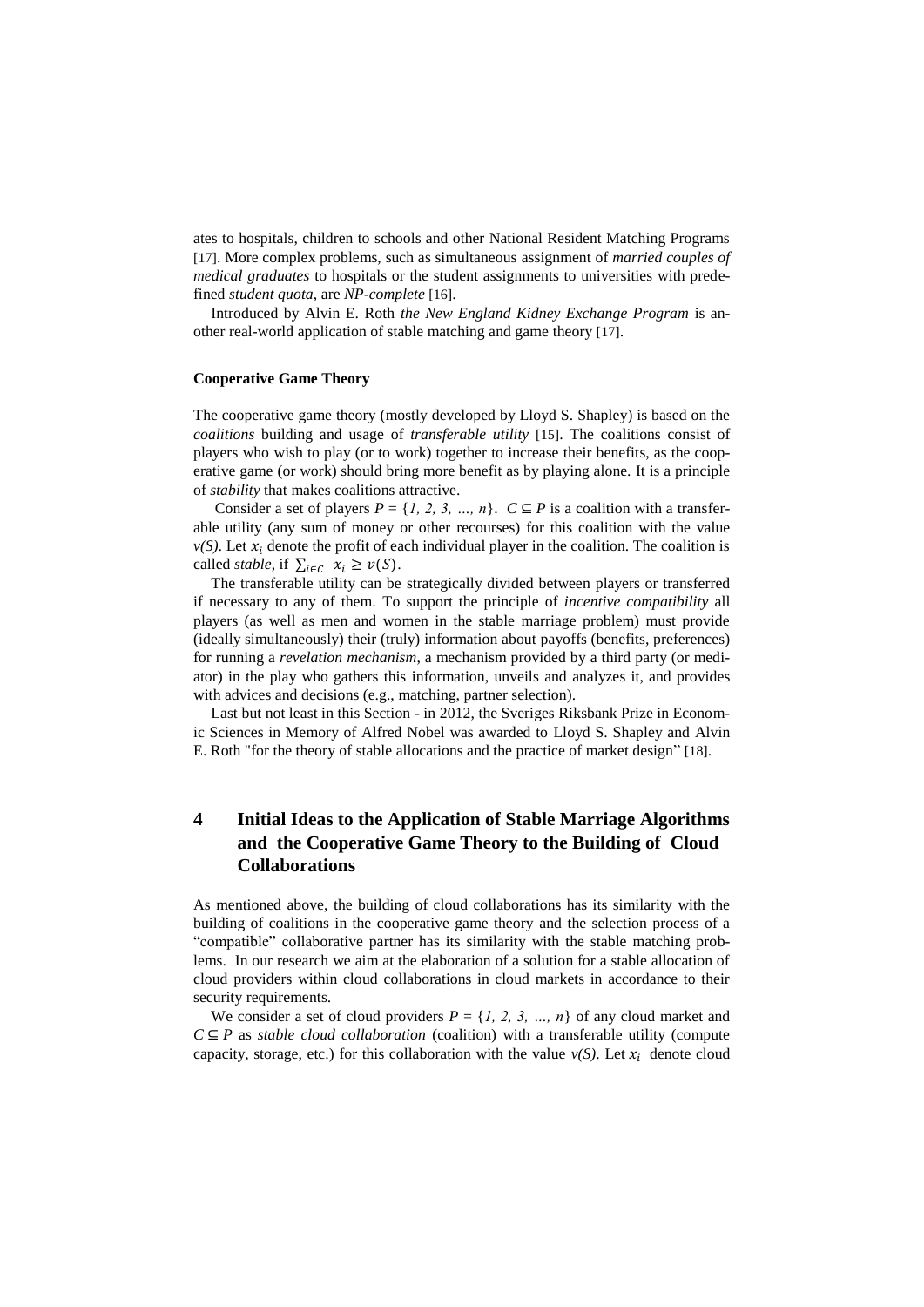recourses, which each individual cloud provider possesses. So,  $\sum_{i \in C} x_i \geq v(S)$ , and this stability motivates cloud providers to enter such cloud collaborations. We consider the incentives of individual cloud providers to form this collaboration to avoid any conflicts of interest within the collaboration that can be solved by binding agreements, policies, and contracts. The *idea of transferable utility* enables freely transfer and sharing of cloud resources among collaboration partners.

Any collaboration has its preference list for new participants, in order to benefit from their entering. In the context of cloud markets this preference list can include technical aspects (number of virtual machines, storage sizes, and capacity parameters), financial aspects (prices, calculated budget for further investments, risk calculations) and security legal aspects (implemented security level, necessary compliance with governmental, local and industrial requirements, etc.). The preference lists can be also seen as a set of constraints for new partners to provide safety within collaborations, e.g., security rating = very high, datacenter tier level =  $3$ , etc.)

The market participants must be appropriately matched in order to trade with each other. The matching is *unacceptable*, if it is worse than remaining unmatched. To provide incentive compatibility, a centralized mechanism for running a revelation mechanism is necessary. Such mechanism in the cloud market context is supposed to be provided by a *cloud broker* or any *cloud exchange*. So, the participants of the market submit their ordered lists of preferences, ideally simultaneously, and a cloud broker allocates them. The truth-telling and the completeness of submitted information is very important here, as misrepresenting of the preferences can lead to the loss of benefits.

The evaluation of our first ideas with extended (weighted) Gale-Shapley algorithm based on the *deferred acceptance* tactic [16] (i.e., the final matching of participants occurs only after the consideration of preferences of all participants) terminated in the *polynomial time*. Parameters, we included for matching, were: types of collaboration services (only IaaS cloud services), predefined overall minimum for the security rating (without particular values for security controls), maximum budget for collaboration and unlimited number of collaborative partner.

### **5 Future Work**

In our future work, we are going to extend our model and evaluate it for the cases when the information in preference lists is not complete. One possible solution here can be the usage of cloud providers' historical data. The next extension that must be considered is a possible multiple collaboration of cloud providers. If cloud providers (simultaneously) enter different collaborations with different preference lists and what impact it can have especially for their security rating. The security rating approach is intended to be developed as well.

Our next challenge is the definition of quota (limited number of partners) in collaborations and integration of waiting lists, in case the possible matching is unacceptable. Furthermore, more granular security requirements are planned to implement for different cloud services and for proper cloud provider selection.